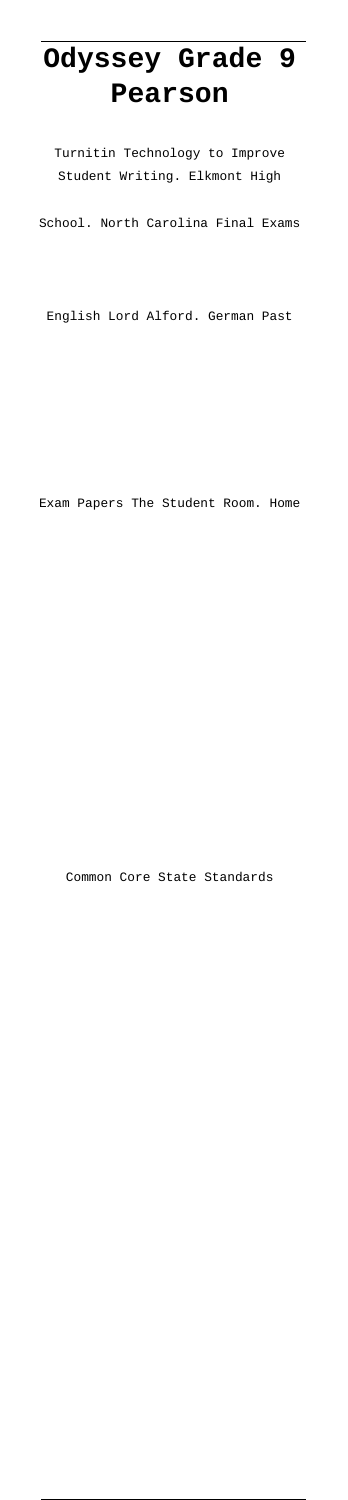Tinder Messages Odyssey. Shin Dong hyuk Wikipedia. A Student s Perspective On Why Children Hate School. Gifted Schools and Programs in Canada Gifted Kids Schools. Home www duvalyellowjackets net. Adventures in Odyssey Home Facebook. GCSE

Btec Pass Merit Distinction

Equivalent Grades The. National

Geographic Magazine. The Biggest

Diabetes Scams Diabetes

Developments. Special Needs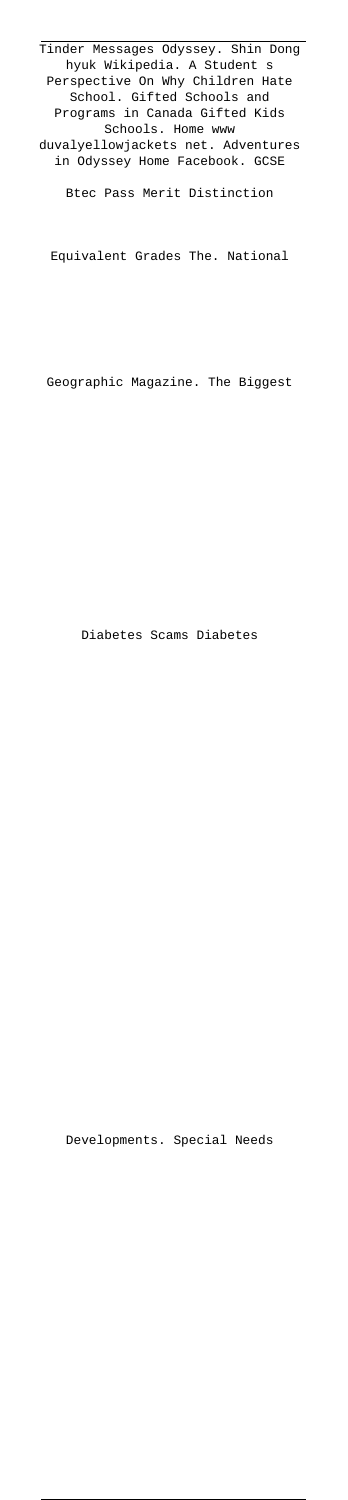Microsoft to Save the World Level 3 Penguin. Ancient Greece for Kids Amazon com. BibMe Free Bibliography amp Citation Maker MLA APA

## **TURNITIN TECHNOLOGY TO IMPROVE STUDENT WRITING**

JUNE 22ND, 2018 - TURNITIN CREATES TOOLS FOR K 12 AND HIGHER EDUCATION THAT IMPROVE WRITING AND PREVENT PLAGIARISM TURNITIN€™S FORMATIVE FEEDBACK AND ORIGINALITY CHECKING SERVICES PROMOTE CRITICAL THINKING ENSURE ACADEMIC INTEGRITY AND HELP STUDENTS BECOME BETTER WRITERS'

## '**ELKMONT HIGH SCHOOL**

JUNE 23RD, 2018 - 6TH GRADE SUPPLY LIST MRS ROOP ACCESS LAB EDGUNUITY CLASS COACH DUANE WALES ALL SCIENCE CLASSES MRS BOLDIN ENG 9 STANDARD''**North Carolina Final Exams English Lord Alford** June 22nd, 2018 - The Common Exams Will Be Given Across The Board At

The Conclusion Of This Year It

Will Be Optional This Fall For

Math Why Have Them'

'**German Past Exam Papers The Student Room**

June 23rd, 2018 - This Page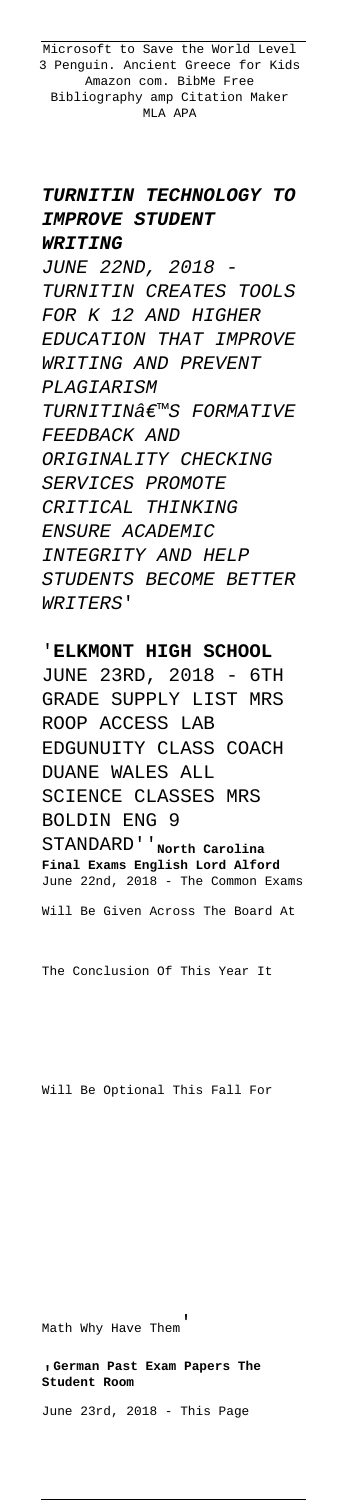Contains Links To Past Papers On Exam Board Websites The Main Page For Each Specification Is Also Linked To Please Update This Page If You Find Updated Information On The Exam Boards Websites Or If Specifications Change,

'**Home Common Core State Standards Initiative** June 23rd, 2018 Learn why the Common Core is important for your child What parents should know Myths vs facts''**28 Best Of The Best Tinder Messages Odyssey** June 24th, 2018 Thank you for signing up Check your inbox for the latest from Odyssey' '**Shin Dong hyuk Wikipedia** June 22nd, 2018 - Shin Dong hyuk born Shin In Geun 19 November 1981 or 1980 is a North Korean born human rights activist He is reputed to be the only known prisoner to have successfully escaped from a total control zone grade internment camp in North Korea' '**A Student S Perspective On Why Children Hate School** June 24th, 2018 - We Ve All Heard Students Complaining About How Much They Dread Going To School Here S Why From The Perspective Of A Student''**Gifted Schools And Programs In Canada Gifted Kids Schools June 24th, 2018 - Find A List Of The Top Private Gifted Schools And Programs In Canada Including In Toronto Vancouver And Montreal We Also Discuss Different Kinds Of Gifted Programs And Forms Of Support**' '**Home www duvalyellowjackets net** June 23rd, 2018 - Our mission is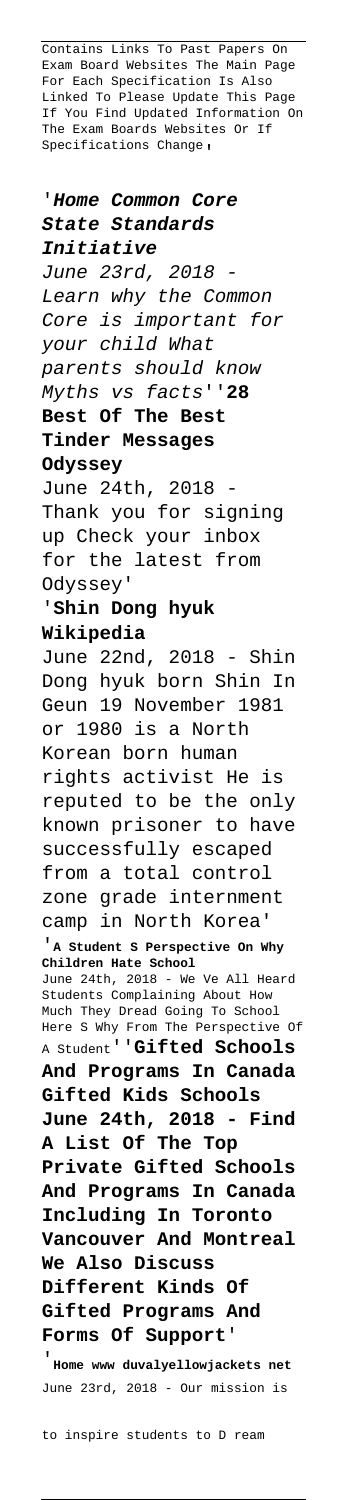teach them to U nite with others and give them the confidence to V enture out of their comfort zones so they can A chieve their goals and successfully L ead their own lives and be leaders at home at school and in the community' '**Adventures in Odyssey Home Facebook** June 24th, 2018 Adventures in Odyssey 75 433 likes  $\hat{A}$ . 713 talking about this It s Focus on the Family s world renowned radio drama series for the whole family' '**GCSE Btec Pass Merit Distinction Equivalent Grades The** June 24th, 2018 - In BTEC ICT You Have To Complete 3 Units Of Coursework Each Coursework Has 3 Criteria S A Pass Merit And Distinction If All Pass Criteria S Are Completed To A Good Standard You Will Get A C Grade''**NATIONAL GEOGRAPHIC MAGAZINE** JUNE 23RD, 2018 - NATIONAL GEOGRAPHIC STORIES TAKE YOU ON A JOURNEY THAT€<sup>M</sup>S ALWAYS ENLIGHTENING OFTEN SURPRISING AND UNFAILINGLY FASCINATING'

## '**THE BIGGEST DIABETES SCAMS DIABETES DEVELOPMENTS**

OCTOBER 30TH, 2006 PEOPLE LIKE ME WHO DEAL WITH DIABETES EVERY DAY ON THE INTERNET KNOW THAT THE HUCKSTERS ARE TARGETING US MORE AND MORE WITH THEIR SCAMS AND SCHEMES'

'**Special Needs Schools Our Kids** June 24th, 2018 Find A List Of The Top